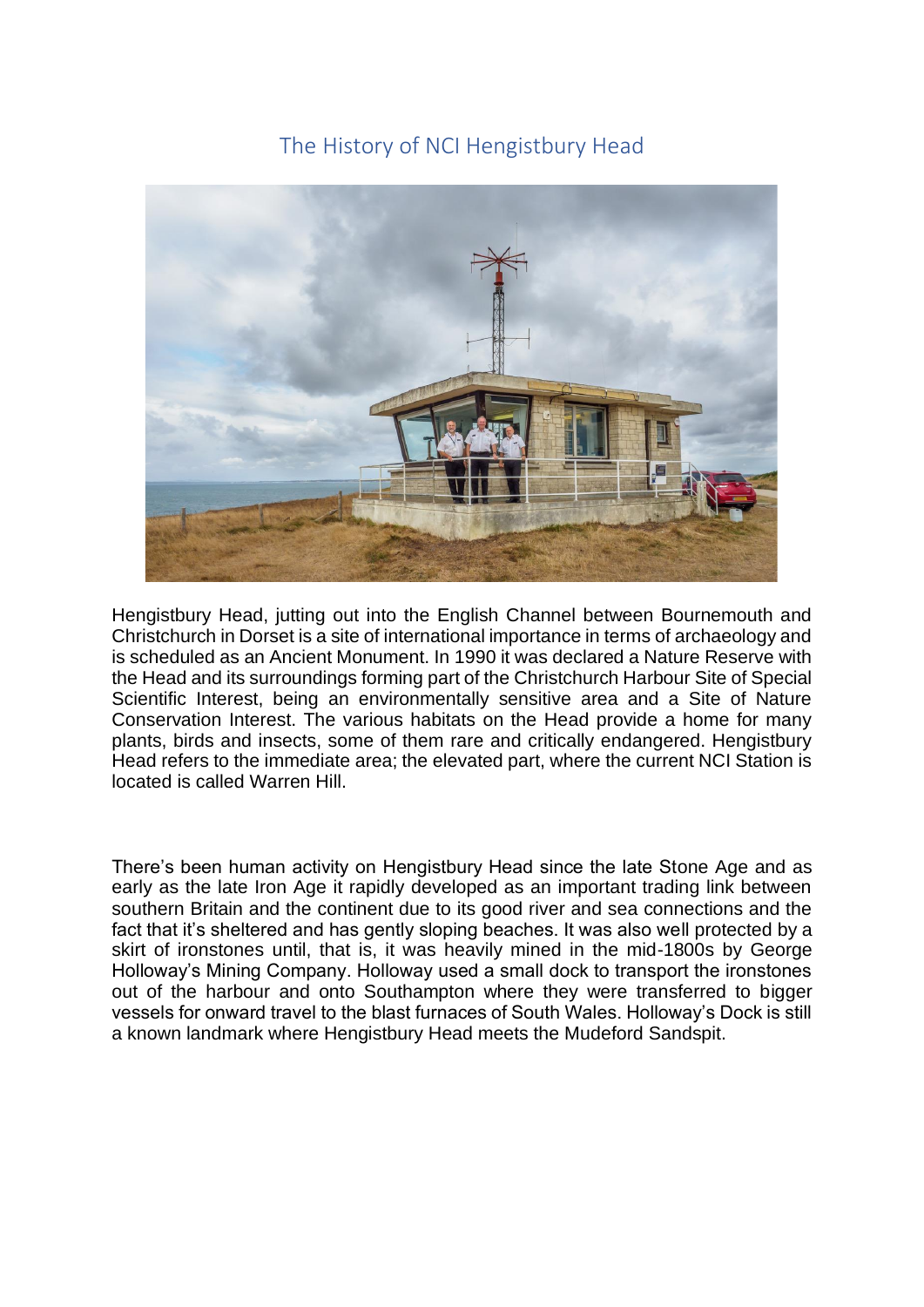

In 1664 an Act was passed to make the River Avon navigable from Christchurch Harbour to Salisbury. This never happened but cutting through the sandbank did, forming what we know today as Clarendon Rocks. A warning pole still exists, marking the sea end of the rocks. Anyone who regularly uses the local waters is well aware of the hazard of Clarendon Rocks.

Today, of course, tourism is a significant factor on the Head, with over 1 million visitors annually.

### **Smuggling activities**

During the 18<sup>th</sup> and 19<sup>th</sup> Centuries smuggling became one of the area's most lucrative industries. The only land approaches to/from Christchurch were often out of use, giving smugglers good escape time and the Run and narrow harbour entrance could only be negotiated with care. The smugglers were usually experienced sailors but for the Revenue Cutters these approaches were often a barrier. From the harbour, river and road links were good for onward transportation of contraband. One of the channels within the harbour is still known by its smuggling association - Mother Sillar's channel. 'Mother Sillar' was the landlady of the Ship In Distress pub at the top of the channel and was known to assist the local smuggling trade by allowing both The Ship and the Haven Inn on Mudeford Quay to be used for the storage of contraband. Both The Ship in Distress and the Haven Inn still exist.

The smuggling industry culminated in what is probably the most famous and well documented local smuggling story - the Battle of Mudeford in 1784 at the entrance to the harbour, between Royal Navy, Customs and Excise and the smugglers. In July of that year 6,000 casks of spirits and 30 tons of tea, the greatest volume of contraband ever managed in a single run, was landed at the Haven in Mudeford. Three hundred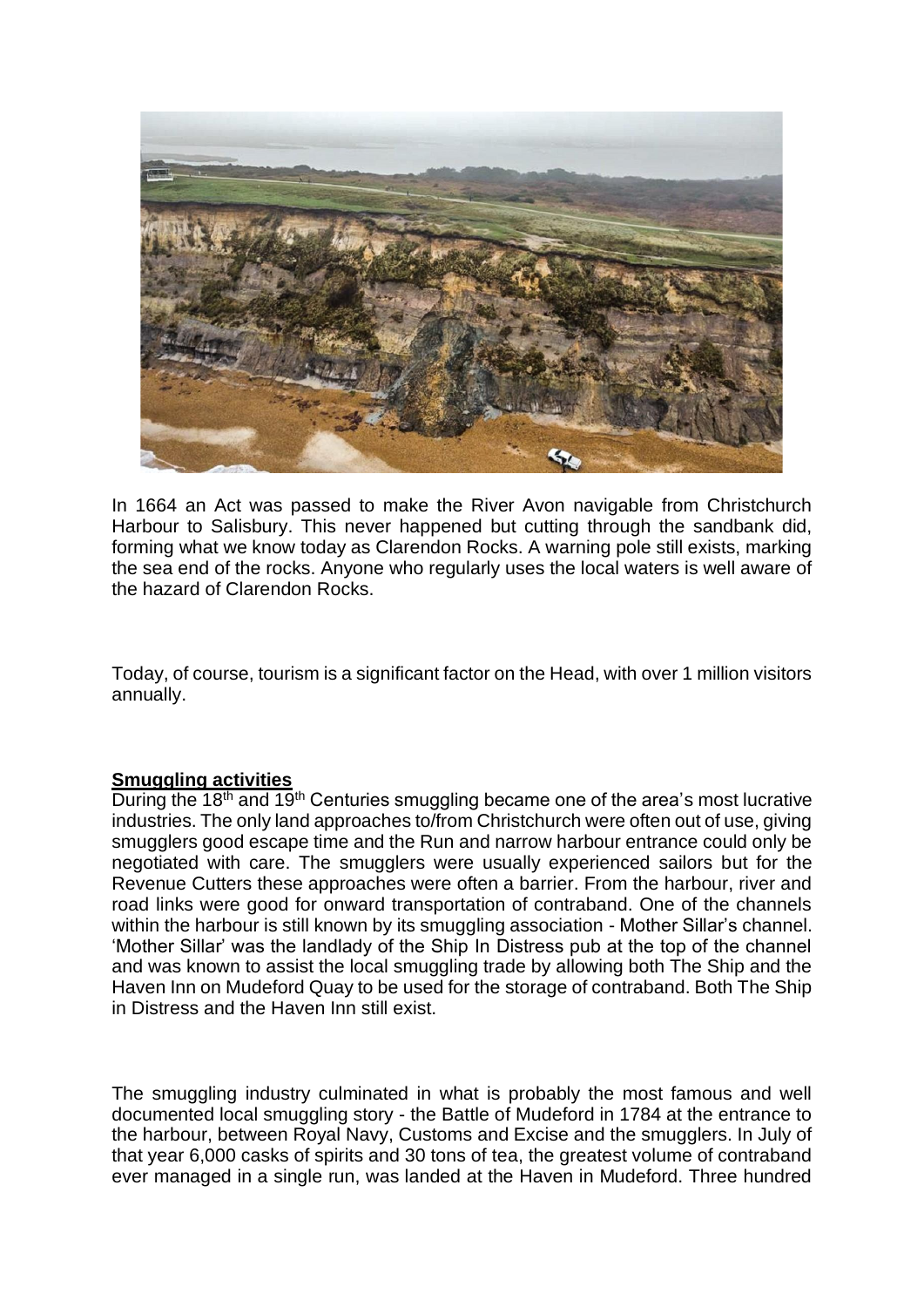men, one hundred carts and four hundred horses were involved in the dispersal of the cargo. In order to ensure the safe unloading and carriage of their cargo inland, the smugglers erected breastworks to defend The Run and the harbour entrance. They also occupied the Haven House on Mudeford Quay.

The Excise Cutter *Resolution* came on two luggers owned by Streeter of Stanpit unloading the very large cargo. The Cutter sent in a boat which was warned off since the smugglers greatly outnumbered the revenue men. The *Resolution* went into Poole Bay and met the Customs' Cutter *Swan* and a 28-gun Royal Navy Sloop, *HMS Orestes*. The next day the three vessels then approached the harbour entrance and anchored. The Revenue Cutters and *HMS Orestes* launched their boats to mount a landing expedition. As they rowed up The Run the smugglers brought them under fire. They maintained the action for over three hours and at one time sent to Christchurch for more powder and shot. In due course the smugglers got away with all their goods and gear but lost the luggers as prizes to the Crown vessels.

# **'Lookouts' on the Head**

The smuggling industry played a significant part in decisions regarding the positioning of Coastguard Stations in the area with the first Hengistbury Head 'Lookout' being documented around 1759 when a large summer house was constructed on the top of Warren Hill. This summer house 'Lookout' (or Signal House as it is also referred to) helped ships steer clear of the Christchurch Ledge and is detailed on naval maps going back to 1785. The Summer House/Signal House appears to have been used by both the military to monitor invasion risks and the Coastguard Services.

An 1846 map shows a small building marked as "CoGd Watch Ho" on the site of the former Warren Summer House and by 1870 the only building on the top of the Head was described on an OS map as "The Watch House (Coastguard Services)". By 1926 a Coastguard Lookout had replaced the Watch House and stood about 100 meters west of the current building - the area that is now used by many as the place to sit and watch the amazing sunsets we get over the bay or just relax with a good book for a while.

Then, in 1975 consent was given to re-site the Coastguard Station to its current position - and that's the building that we now call home. Our Station was manned by HM Coastguard from 1976 until the mid 1990s when there was a shift in emphasis to coordinating search and rescue operations facilitated by technology from central Maritime and Coastguard Agency hubs, and sadly the lookout became unmanned and remained so until 2018.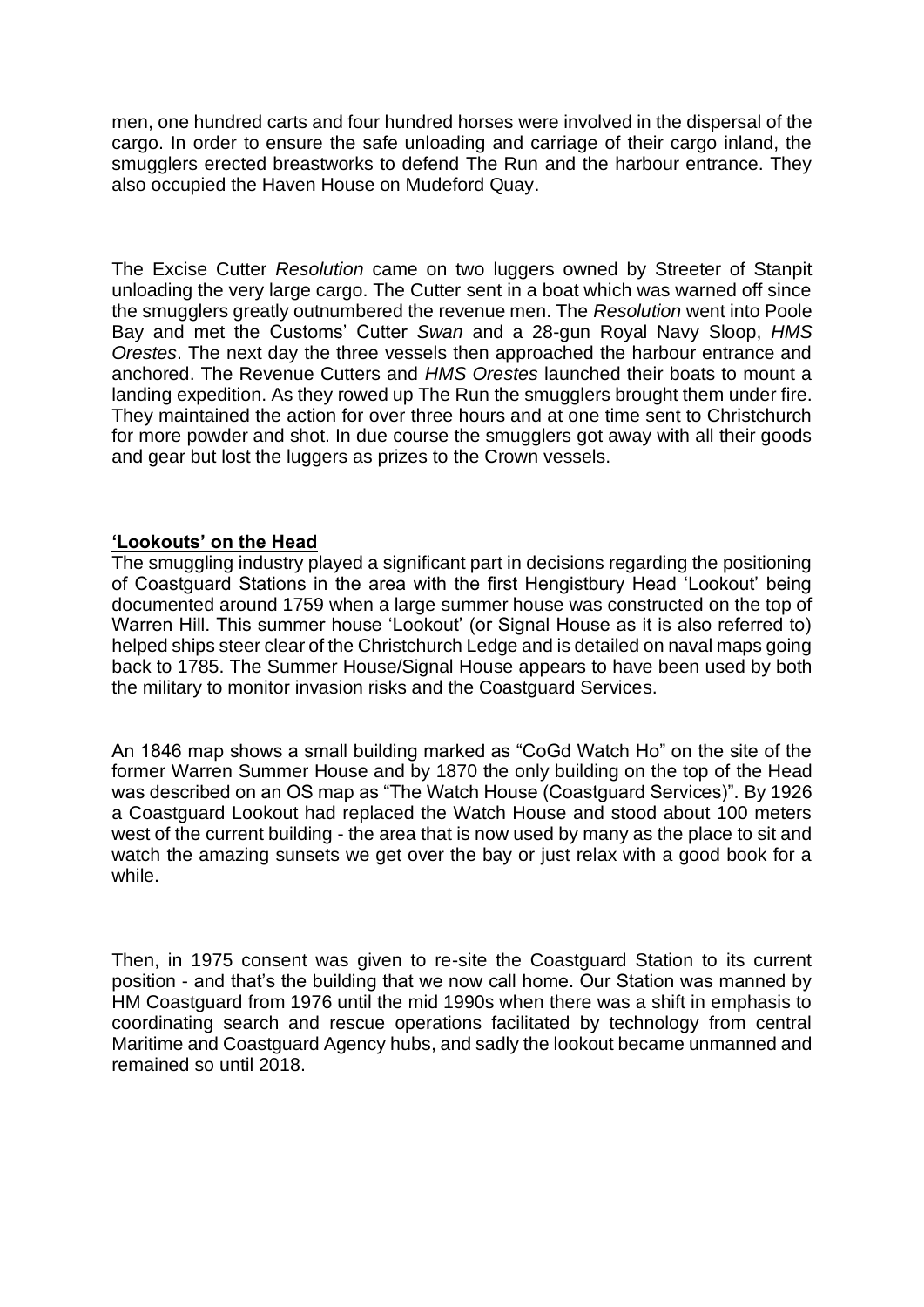There were other Coastguard stations around the area, with one being located on the cliffs just west of Bournemouth Pier, together with a row of Coastguard Cottages which now form an annexe to the Highcliffe Hotel. The earliest mapped reference to this Station that we have found is in 1870. In the 1895 Kelly's Directory of Hampshire and the Isle of Wight, the West Cliff Coastguard Station is noted as having one officer and nine



men attached. On that same map is shown a Station and terraced houses at Coastguard Way, Mudeford. The cottages are still there, in private ownership. A Google search also comes up with a photo of a lookout on the cliffs above Branksome Chine in 1910.

# **Local Wrecks**

With vessels being far more at the mercy of the seas in years gone by, it wasn't unusual for a ship to be wrecked anywhere around the UK coast and the waters off Hengistbury Head are the last resting place for several of them.

The book "Hengistbury Head, The Whole Story" by W A Hoodless details several of the local wrecks. The following are brief details taken from the book where the Coastguard was involved:

One such vessel, *Marie Theresa*, ran aground in bad weather in December 1898 near Beer Pan Rocks. The Coastguard rescued all 12 crew by means of firing a line from the top of Warren Hill onto the ship and bringing the crew direct to the top of the hill on a travelling block with a life belt! The army later wired the vessel with explosives and, to the delight of the watching crowd, Lady Meyrick set off the charge (Sir George Meyrick was one of the area's richest land owners and today Meyrick Estates still own large areas around Bournemouth). It is reported that some of the heavy timbers were salvaged and used to build a house in Boscombe.

Another, the sailing vessel *Mary* which was smuggling brandy, capsized off Hengistbury Head in January 1823. It's said that the Coastguard arrived on hearing the cries of the smugglers and managed to recover 80 tubs. There are conflicting reports but one such states that the crew drowned while trying to bring the contraband ashore.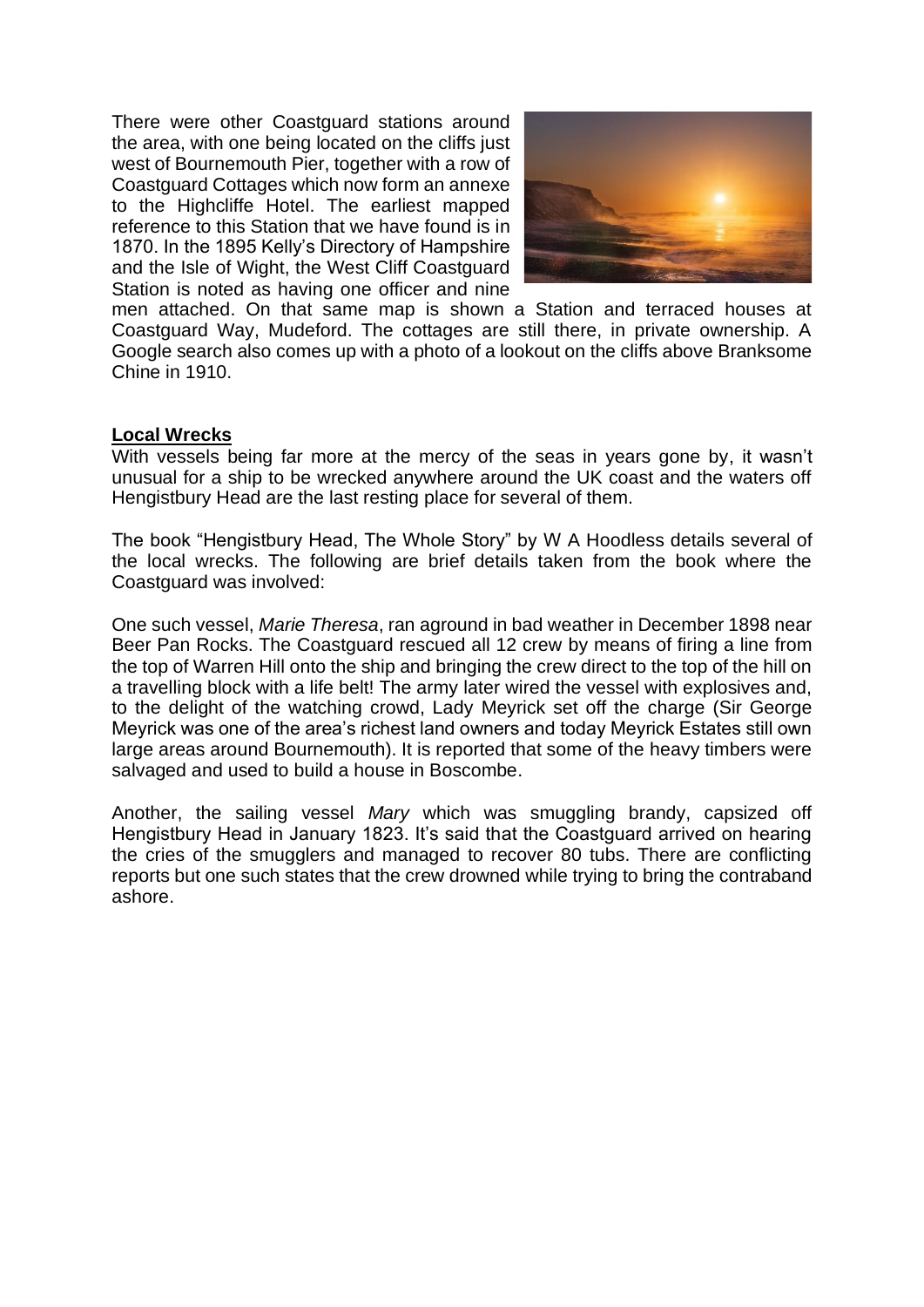In November 1898 the *Ernst*, a three masted schooner, ended up on the Shingles in



a gale. Conditions were so bad that the lifeboat was unable to get alongside. The next day the lifeboat managed to rescue the captain and two crew but as the vessel, broke up, further crew members could not be found. Weather and tides meant that anyone in the water was expected to fetch up at Mudeford and this information was telegraphed

through to the Coastguard who manned the beach for two days before carrying out a dangerous rescue of four crew members. A body was also later spotted by men fishing in the Run.

In November 1903 a ketch was wrecked off the Head with local fishermen and the Coastguard carrying out a successful rescue.

There is still, in Dalmeny Road, a small building which was the original Coastguard store, housing the rescue cart and the Rocket Life Saving Apparatus. When the alarm was sounded the volunteer coastguards would take the cart, attach it to a horse/horses and proceed to the incident. The rocket apparatus used a firing rocket that went over to the vessel in distress and a chain and chair were used to remove crew/passengers from the vessel and onto safe ground.

The Southbourne Coastguard Rescue Team is today located just a few hundred meters from that original store house and in 1963 the first lifeboat was stationed at Mudeford Quay.

For anyone interested in finding out more on the history of Hengistbury Head I would highly recommend reading the book "Hengistbury Head, The Whole Story" by W A Hoodless.

### **NCI Hengistbury Head**

Fast forward to June 2012 when Brian Roberts watched an interview with NCI Calshot on BBC South Today. He applied to join Calshot as a watchkeeper in July of that year but had to wait until October 2013 and subsequently, Brian qualified in January 2014. Living in Christchurch and having been brought up around Hengistbury Head, Brian had long had a dream of seeing the unmanned Coastguard Station on the top of the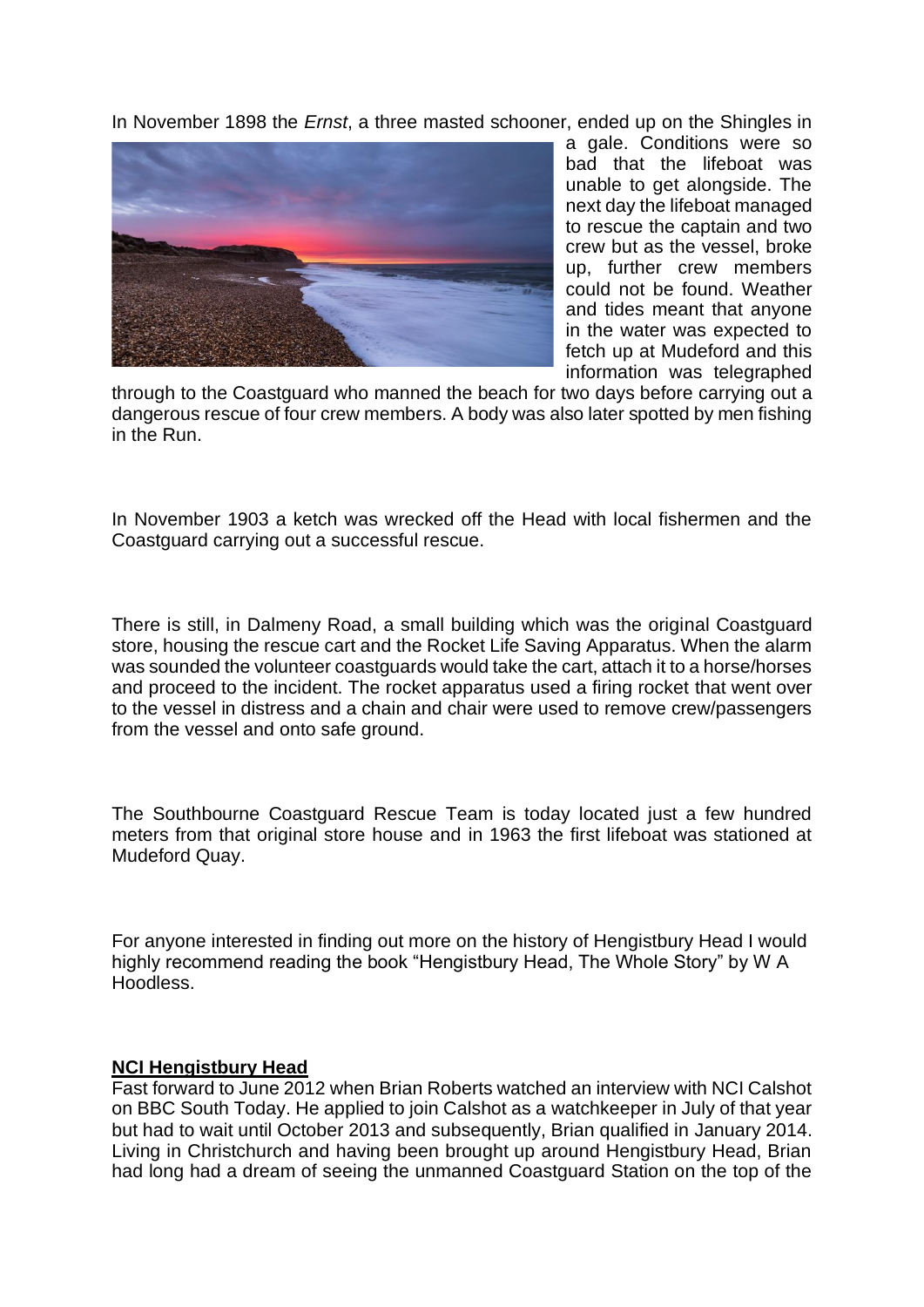Head reopened and in March 2014 he started rooting around to see if it might be at all possible. As luck would have it, the DSM Comms at Calshot had contacts within MCA which proved to be very useful in these initial stages.

In January 2016 Chris Lloyd-Smith joined Calshot as a watchkeeper (a day after retiring as a pilot), having been suitably impressed after visiting the NCI stand at the Southampton Boat Show. Chris was born in Bournemouth, lived in Christchurch and had heard that Brian was wanting to open the Hengistbury Head Station so the two started to talk.

Ed Essery moved to Christchurch in 2014 and got involved with the MVS (Maritime Volunteer service) where he met Chris Lloyd-Smith who was the local training Officer. Ed went on to then join NCI Calshot in November 2016 - and so 'The Hengistbury Three' was born!

There were initially two other Calshot watchkeepers interested in getting the Hengistbury Head Coastguard Station re-opened as an NCI Station but they fell by the way side and so, in April 2017 Brian, Chris and Ed sat down to get the project under way.

That summer, when Brian went to his local polling station, he took the opportunity to speak with his local Councillor, Sally Derham Wilkes, who happened to be there. She was very supportive of the idea and introduced further contacts. Sally Derham Wilkes (she is not currently an elected BCP Councillor) is a relative of Ken Derham, the founder of the Mudeford Lifeboat.

As it happens, Hengistbury Head had long been on the NCI list of possible sites for a Station and, in fact, there and been two previous attempts to open it but there had been objections from MCA/CG relating to MCA's equipment that was in place, the lease on the building, the space inside etc. NCI was also not convinced it would make a good Lookout - one of the reasons being that NCI trustees had been informed in a report that it was too far back from the cliff edge. Not any more it isn't!

However, undeterred, in early 2017 Ed wrote to his Councillors who included Eddie Coope and Bob Lawton. Both were extremely supportive of the idea with Bob Lawton being very keen to see the Station re-opened and were in agreement to a variation on the lease.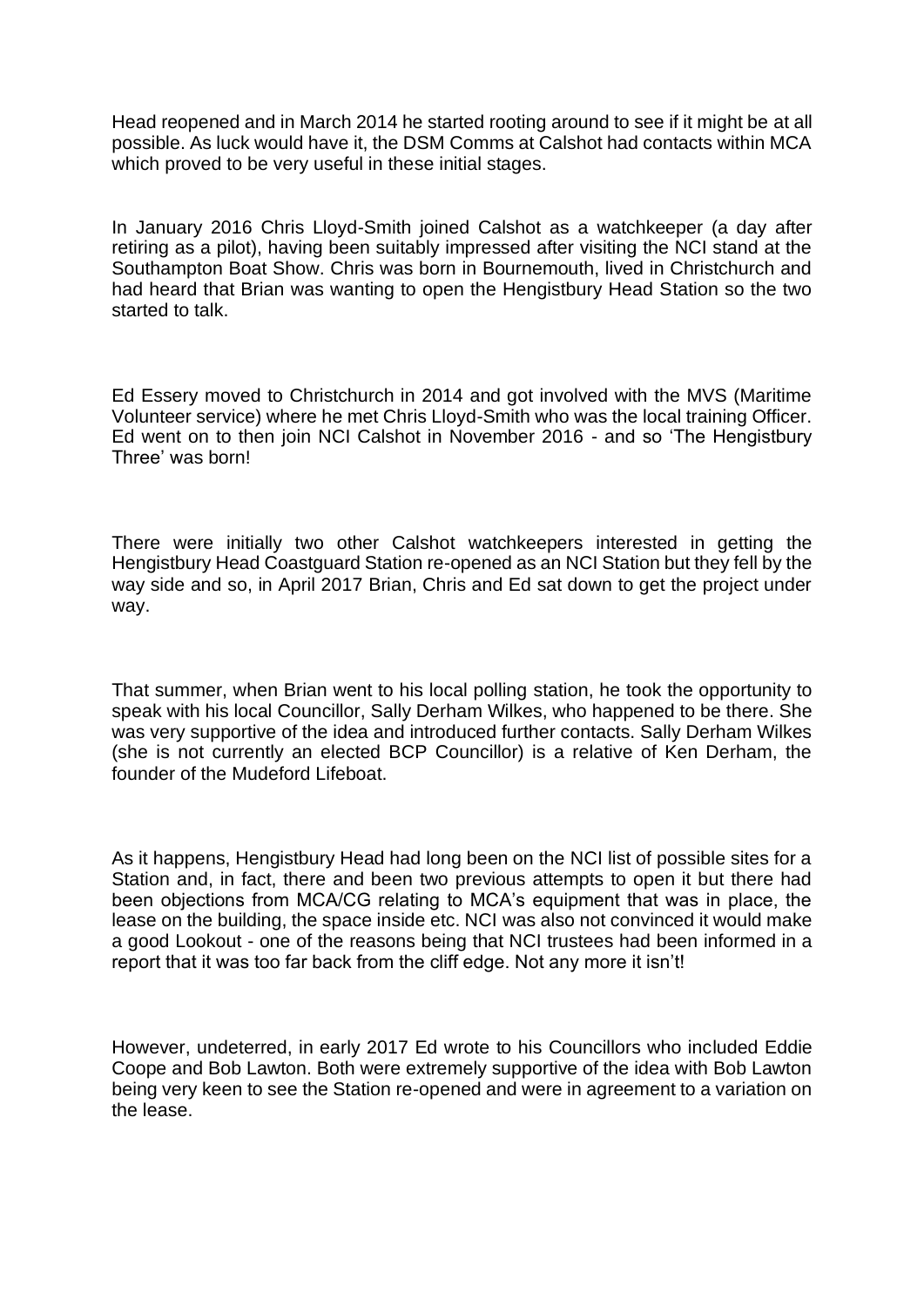The first look inside the Station was by a happy accident. Brian, Ed and Chris were walking on the Head when they met Southbourne CRT who just happened to be there and they were invited in to look around. There were a number of other significant people who were extremely supportive and facilitated/liaised.

Dan Winter, our MCA Liaison Officer has always been supportive of our Station and in the early days was very good at getting hold of the keys to allow access inside the building. Another couple of names to mention here are Katy, Head of MCA Estates and Sally, Head of MCA Security with whom the Hengistbury Three were actively engaged from late 2017 and both of whom were pivotal in the planning stages. One of MCA's arguments was that their radio equipment was in open racks; Katy ensured that it was put into a closed cabinet. MCA had also stated that the building would require electronic shutters on all windows. However, Sally inspected the windows, determined that the glass was, in fact, bullet proof, and so shutters were no longer a requirement.

By May 2017, NCI Calshot were beginning to realise that the Hengistbury Head project was likely to come to fruition in the near future and that, not only were they going to lose Brian, Chris and Ed but, possibly several others. They made the decision to ask who would like to assist in the opening Watches of the new Station and found that eight of their Watchkeepers signed up. To this day we have six ex-NCI Calshot Watchkeepers.

In August 2017 it was agreed that tests could be carried out on Warren Hill during the Air Show. Brian, Chris and Ed bought a telescope, binoculars and a radio and carried out their tests from the back of a car. The very positive test results were followed up by a visit from Lesley Suddes, the then Chairman of NCI, who agreed that the building would be perfect as another NCI Station but further tests needed to be carried out. and in December 2017 Brian, Chris and Ed met with Andrew Brown, the Seafront Manager, to discuss using the Southbourne Beach Office which was deemed the most suitable space to use in the interim, until formal access to the Lookout was agreed.

A lot of time in the autumn of 2017 was spent visiting other Stations (Swanage, Needles, Portland Bill and Lyme Bay) to check lookouts/equipment/procedures etc. Although Brian, Chris and Ed had agreed that they would, if needs be, initially selffund for telescopes, hand-held radios etc they found that this wasn't necessary as more people and organisations came on board to assist in getting the Station open. In fact, the three biggest worries of access, recruiting and finance quickly became the least of the problems faced.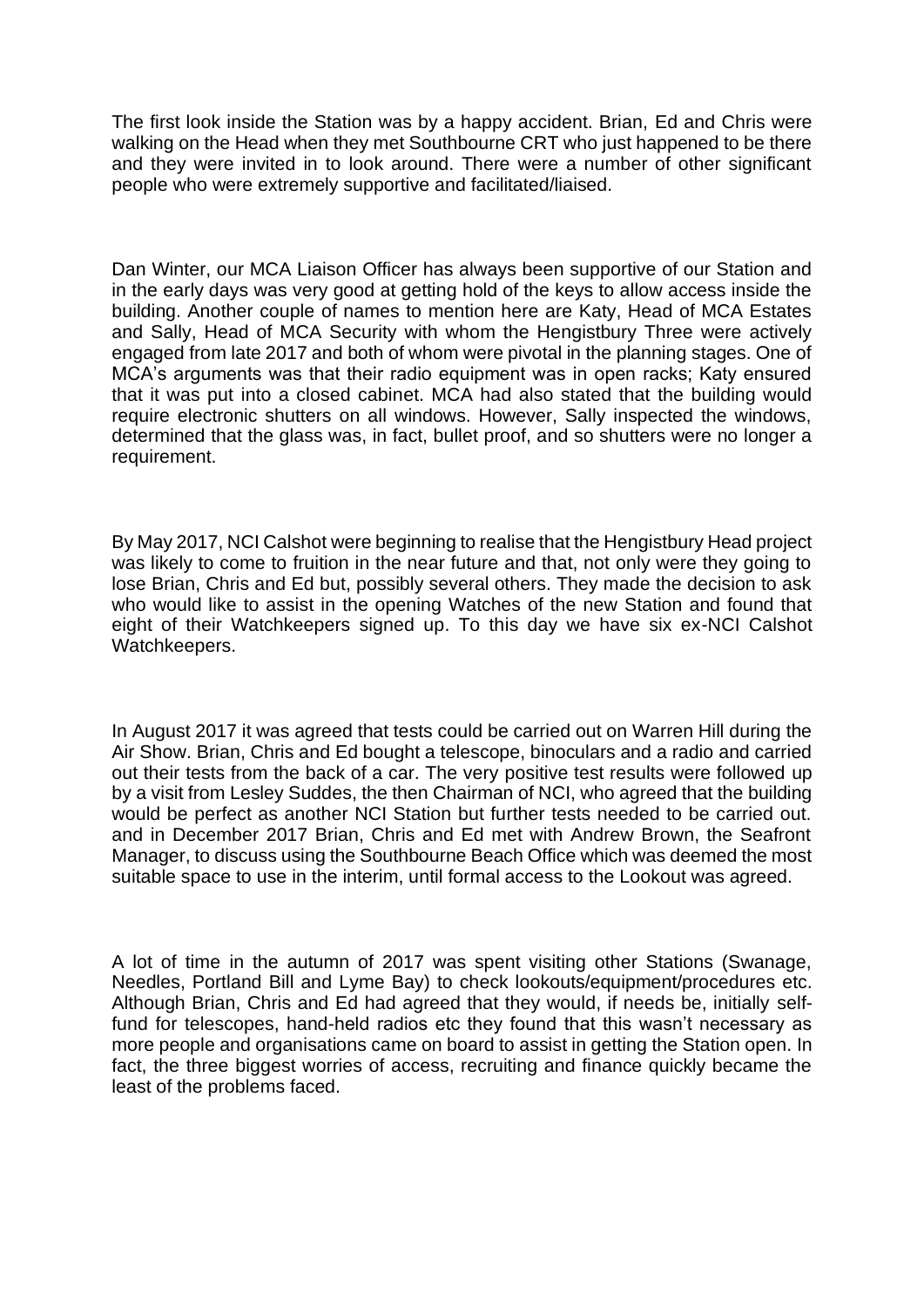And so, on March 3<sup>rd</sup> 2018 the team were all ready to open at 10:00 for the first ever NCI Hengistbury Head Watch from the Southbourne Beach Office. But the Beast from the East had other ideas and, in fact, our first Watch didn't start until noon as no one could actually get to the 'Station'!

Then, on March 30<sup>th</sup> the Bournemouth Echo ran an article on the opening of recruiting and would need was inundated with people wanting to become NCI Hengistbury Head



we have a waiting list to join us.

With the help of NCI Calshot (who released several of their Watchkeepers to assist us) training of recruits began in earnest and on 2<sup>nd</sup> June. We held our first fund raiser to mark the official opening of NCI Hengistbury Head - a walk from the beach office in Southbourne to the Station on the Head (which was still boarded up) and back again. Over £2000 was raised on that day!

From that point it was a case of all hands on deck to get the Lookout operational while still carrying out watches and training volunteers from the Southbourne beach Office. Having been unmanned for nearly 25 years, it wasn't an insignificant task decorating/repairing/kitting out etc, but on 10<sup>th</sup> August 2018 the first Watch took place from the Lookout on Hengistbury Head.

It wasn't until January 2019 that we were able to open the Station seven days a week,



having enough qualified volunteer Watchkeepers, and we have remained open every day since (with the exception of enforced COVID-19 closures).

In September 2019 we had a change at the helm, with Brian Roberts standing down as Station Manager and Peter Holway, one of our earliest qualified Watchkeepers, taking over the reins. Chris Lloyd-Smith and Ed Essery both continue as Deputy Station